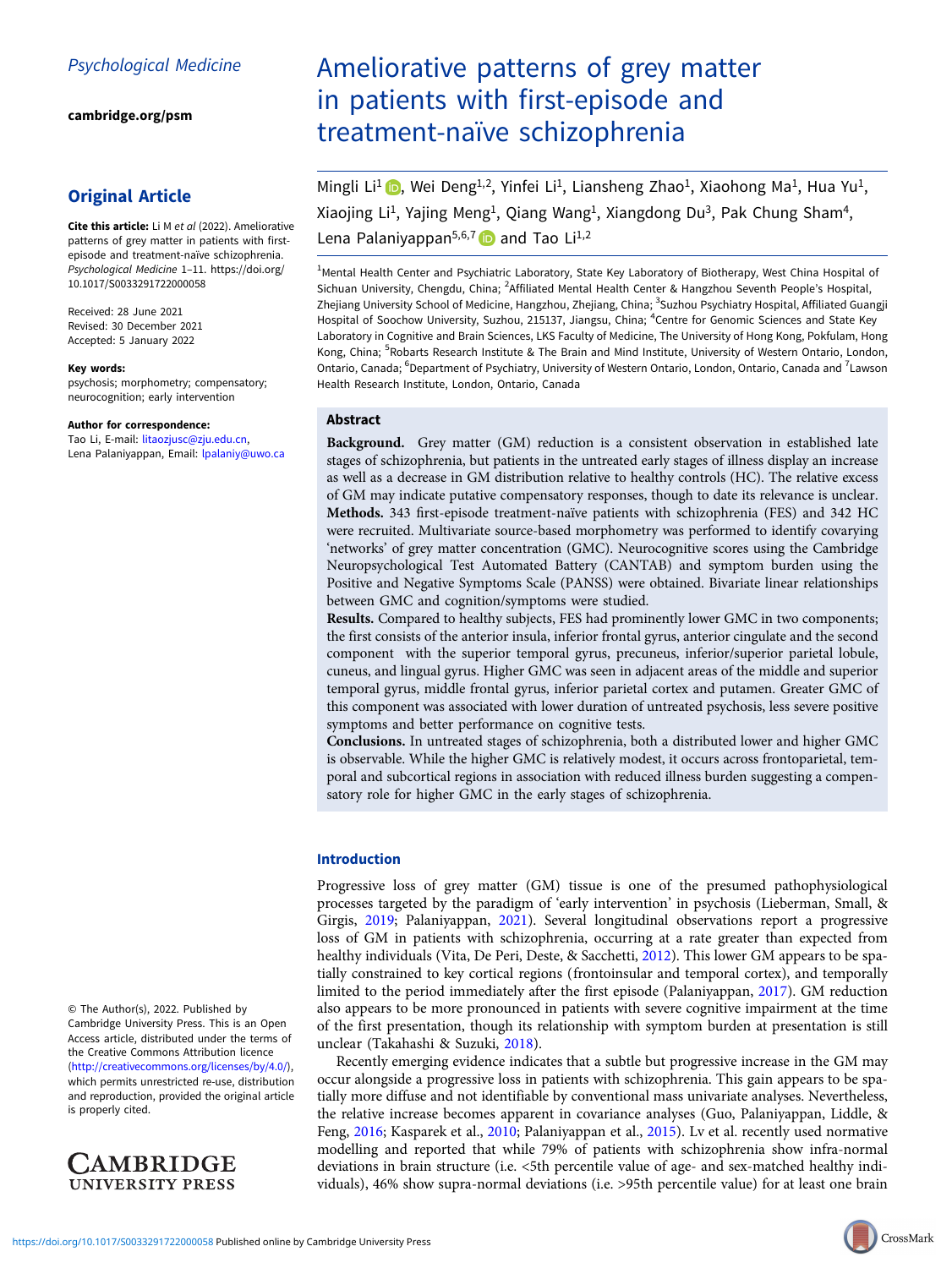region (Lv et al., [2021\)](#page-9-0). Areas of higher GM were less regionally concentrated than lower GM reduction. Mancuso and colleagues used a meta-analytical network mapping approach and concluded that whenever GM reduction occurs in one brain region, concurrent GM increase occurs in other brain regions in schizophrenia (Mancuso et al., [2020](#page-9-0)). In addition, meta-analytic evidence of cross-sectional studies indicates that while some regional GM changes persist or expand in chronic schizophrenia, others ameliorate, 'closing the gap' with healthy controls (HC) (Liloia et al., [2021\)](#page-9-0). Taken together, these findings support a process of reorganisation characterised by concurrent GM loss as well as gain in schizophrenia. At present, it is unclear if the GM increase occurs even before the onset of treatment (thus an inherent process independent of medication exposure), and if such increases are indeed associated with a favourable clinical profile [thus a compensatory process (Palaniyappan, [2019](#page-9-0))].

In this work, we investigate the relative increases and decreases in GM in the largest ever-reported sample of first-episode neuroleptic-naïve patients with schizophreniform psychosis and schizophrenia (NN-FES,  $n = 343$ ) and matched healthy subjects  $(n = 342)$ . As patients with a more severe illness often receive a higher antipsychotic dose, which is independently associated with GM reduction (Voineskos et al., [2020](#page-10-0)) as well as an increase (Stip et al., [2009](#page-10-0)), the recruitment of a challenging sample of fully NN-FES is crucial to study the possibility of a compensatory amelioration. Besides recruiting the sample of NN-FES, we also employ a covariance analysis that utilises a multivariate approach as opposed to the mass univariate approaches of voxel-based morphometry (VBM). The mass univariate approach of VBM search fails to consider the relationship among brain regions in structural changes introduced by maturational or neuroplastic processes, and the intrinsic connectivity ('common fate'). Source-based morphometry (SBM) is a multivariate extension of VBM with independent component analysis identifying naturally grouping, maximally independent sources; the identified 'source networks' provide information about localisation of GM changes and their variation among individuals (Kasparek et al., [2010;](#page-9-0) Xu, Groth, Pearlson, Schretlen, & Calhoun, [2009](#page-10-0)). This approach also increases the sensitivity of detecting anatomical changes by compartmentalising noise and scanner effects, and allows distributed brain regions sharing 'common fate' to be studied as single units (Gupta et al., [2015](#page-9-0)). As a result, the ability to detect a concurrent GM increase that accompanies a GM decrease is improved when employing SBM.

In the present study, we hypothesise that a relative increase in GM, compared to healthy individuals, occurs alongside more widespread GM reduction in the early stages of schizophrenia. We expect this relative increase to occur in those with more favourable cognitive and symptom profiles even before the onset of treatment. We also investigate the effects of the duration of untreated illness, symptom burden and cognitive function across multiple domains to address the question of compensatory cortical reorganisation characterised by concurrent GM deficits and excesses in schizophrenia.

## Material and methods

## **Subjects**

343 first-episode neuroleptic-naïve patients with schizophreniform psychosis and schizophrenia (NN-FES) (age from 16 to 45 years) from the Mental Health Center in West China Hospital and 342 HC (age from 16 to 45 years) were enrolled in the present study. Patients were interviewed and assessed using the Structured Clinical Interview for the DSM-IV (Diagnostic and Statistical Manual of Mental Disorders, fourth edition) (SCID-I/P) (First, Spitzer, & Williams, [1997\)](#page-9-0), and fulfilled diagnostic criteria for schizophrenia or schizophreniform psychosis in the DSM-IV. Subjects with evidence of organic brain disorders, alcohol or operationally defined 'drug abuse', or any other severe physical illness such as brain tumour or epilepsy, coronary heart disease, hyperthyroidism, serious kidney or liver disease and pulmonary infection were excluded. The 'drug abuse' definition was based on the drug list in SCID-I including sedative, cannabis, stimulant, opioid, cocaine, hallucinogen, phencyclidine and others (e.g. steroid medicines, diet pills).

342 HC were recruited from the local area by poster advertisements. All controls were screened for the lifetime absence of psychiatric illnesses by using the SCID non-patient version (SCID-I/NP) (First, SR, & Williams, [1996\)](#page-9-0). In addition, control subjects were interviewed to ascertain that there was no psychiatric illness among their first-degree relatives.

All participants were Han Chinese and right-handed. The handedness of participants was assessed with Annett Handedness Scale (Annett, [1970](#page-8-0)). This study was carried out in accordance with the Declaration of Helsinki and was approved by the Institutional Review Board of West China Hospital, Sichuan University (2005NO.34 & 2013NO.89). After a complete description of the study to the subjects, written informed consent was obtained from the HC and patients and their guardians when appropriate.

The severity of symptoms was evaluated using the 30-item Positive and Negative Symptoms Scale (PANSS) (Kay, Flszbein, & Opfer, [1987](#page-9-0)). PANSS scores were available for 295 of 343 NN-FES subjects. Neurocognition was assessed using the Cambridge Neuropsychological Test Automated Battery (CANTAB) including six computerised tasks [Rapid Visual Information Processing (RVP), Pattern Recognition Memory (PRM), Delayed Matching to Sample (DMS), Spatial Working Memory (SWM), Intra-Extra Dimensional Set Shift (IED), Stockings of Cambridge (SOC)] from the CANTAB-eclipse running on a personal computer with a high-resolution touchscreen. For more detailed descriptions of these tests see the CANTAB® website [\(www.cambridgecognition.com\)](https://www.cambridgecognition.com). 210 of 343 NN-FES and 253 of 342 HC had CANTAB data available. A total of 214 NN-FES and 292 HC were assessed using the short version of the seven-subtest (information, arithmetic, digital symbol, digital span test, block design, picture completion, and similarities) Chinese Revised Version of the Wechsler Adult Intelligence Scale (WAIS-RC) (Gong, [1992](#page-9-0)). CANTAB and PANSS were administered within two days of the scan in all cases.

## Magnetic resonance imaging (MRI) data acquisition

Patients were scanned after written informed consent was obtained, but before treatment initiation; in all cases, this was on the same day of initial assessment, along with other laboratory assessments required for routine clinical care. Patients were not included in the study if any exposure to antipsychotics took place before the scanning. 206 patients and 170 HC were scanned on a Signa 3.0-T MR scanner [General Electric (GE), Medical Systems, USA] using an eight-channel phased-array head coil in the Department of Radiology at West China Hospital. The scan parameters are listed in the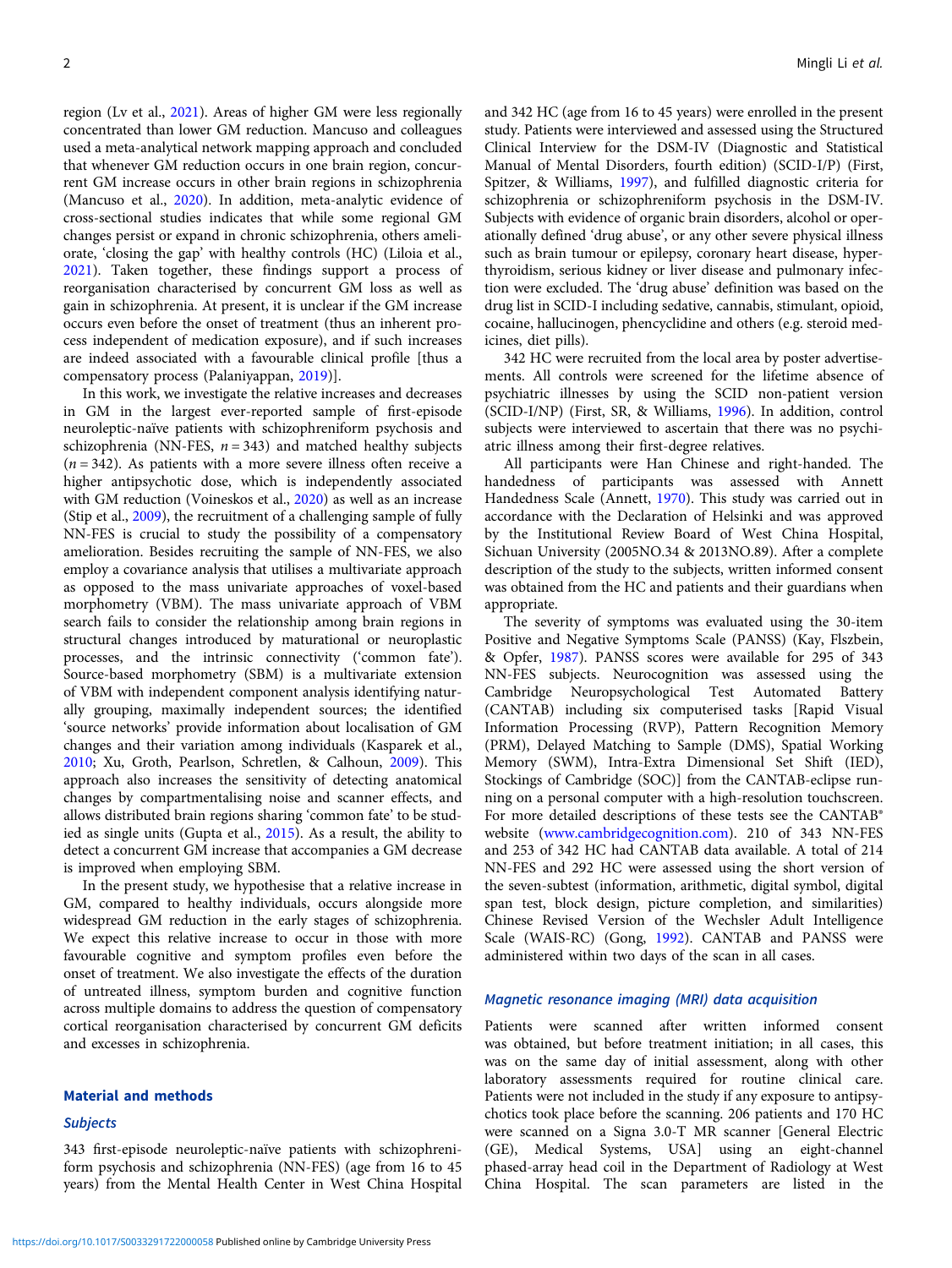Supplementary Methods. 137 patients and 172 HC were scanned on a 3.0 T MR scanner (Philips Achieva, Amsterdam, the Netherlands) using an eight-channel phased-array head coil in the department of Radiology at West China Hospital Tibet People's Government in Chengdu Office Branch. The data from the 2 scanners (datasets 1 and 2 respectively) were combined for aggregated analysis; see online supplementary materials for scanner-related variations.

## T1 image preprocessing and source-based morphometry (SBM)

To improve the registration of the MRI images, T1 Images were processed using Diffeomorphic Anatomical Registration Through Exponentiated Lie algebra (DARTEL) toolbox in Statistical Parametric Mapping (SPM) 8, and followed the standard approach of Ashburner [\(2007\)](#page-8-0). The details of VBM preprocessing is shown in the Supplementary Methods. Finally, these unmodulated grey-matter images were smoothed with an isotropic Gaussian kernel of 6-mm full-width, half-maximum to be used in the next step analysis.

The SBM module of the GIFT Toolbox [\(http://mialab.mrn.org/](http://mialab.mrn.org/software/gift/) [software/gift/\)](http://mialab.mrn.org/software/gift/) was used to perform the independent component analysis decompositions on the aggregated dataset consisting of 343 NN-FES and 342 HC from 2 scanners (Xu et al., [2009\)](#page-10-0). The number of components was set to 30 as previous studies suggested (Gupta et al., [2015](#page-9-0); Xu et al., [2009\)](#page-10-0). We employed a bootstrapping approach [ICASSO: [\(http://research.ics.aalto.fi/ica/](http://research.ics.aalto.fi/ica/icasso/) [icasso/\)](http://research.ics.aalto.fi/ica/icasso/) (Himberg, Hyvarinen, & Esposito, [2004](#page-9-0))] with 20 iterations to resample the available data while retaining the structure within the data; this simulated a random sampling process, providing estimates of the statistical reliability of components, and allowing the unstable components to be discarded. The subjects-by-voxels matrix was decomposed into a mixing matrix (subjects-by-components) representing loading parameters that quantify the contribution of each subject to the group for a given component and source matrix (components-by-voxels) representing the spatially independent 'sub-systems' defined on the basis of morphometric covariance within the group as in our previous study (Palaniyappan et al., [2015](#page-9-0)). Artefact components were identified visually and not included in subsequent analyses. To confirm the robustness of these findings across the scanners, we also performed separate SBM decompositions for the 2 datasets.

To visualise the spatial components, the source matrix was recomposed to statistical maps in 3-dimensional MNI space with coefficients expressed in standard deviation units (z-maps). These source maps were scaled to unit standard deviation (SBM Z map) and thresholded at a value of  $|Z| > 3:0$ . The anatomical descriptions of these maps were obtained using Talairach coordinates utility in the GIFT toolbox.

The GM intensity in each voxel in each subject (after removal of the group mean) is the sum of 30 product values obtained from multiplying the voxel loading for each component with its coefficient for that subject. The sign of the loading coefficients of a component in a subject does not directly provide the direction of change in absolute GM intensity in a region (Gupta et al., [2015\)](#page-9-0). As a result, interpretation of the loading coefficients of the spatial ICA GM maps needs some care. A larger loading coefficient for an individual or group indicates that the spatial pattern is more strongly weighted in the data for that individual or group, but the interpretation of the loading coefficient difference depends upon the spatial image of the component. If a

spatial component is predominantly positive, with the loading coefficients greater in HC than NN-FES, we infer that grey matter concentration (GMC) is greater in HC for the spatial component under consideration. If a spatial component is predominantly negative, with the loading coefficients being greater in HC than NN-FES, GMC is lower in HC compared to NN-FES for the spatial component under consideration.

We also conducted a VBM analysis comparing the 2 groups (details in the online Supplement).

## Statistical analysis

## Demographic and clinical characteristics

Independent two-sample t tests (continuous variables) or  $\chi^2$  tests (categorical variables) were used to evaluate differences in demographic and clinical characteristics between NN-FES and HC. All statistical tests were carried out using SPSS, Version 18.0. (IBM, Armonk, New York).

## The differences in loading coefficients between NN-FES and HC participants

A multivariate analysis of covariance (MANCOVA) model was used with SBM loading coefficients as dependent variables, diagnosis as a factor, and scanner, age, gender, years of education and intracranial volume as covariates in SPSS 18.0. A threshold of  $p <$ 0.05 after correcting for multiple testing using the false discovery rate (FDR) method was used to infer statistical significance for group comparisons. SBM analysis was repeated on the two scanner-specific datasets separately to confirm the results from the combined analysis (See online Supplement section 4).

## Principal component analysis for neurocognition from CANTAB

Principal component analysis (PCA) was used for dimensionality reduction across the 16 scores from 6 CANTAB subtests. The latent variables from the PCA were assumed to reflect underlying cognitive dimensions. For this PCA, a parallel analysis (PA) helped determine the most appropriate number of components to be retained. As the components were expected to be correlated, we employed a varimax rotation (Further details in the Supplement).

## Correlates of clinical and neurocognitive variables with SBM loading coefficients

To exclude the effects of scanner, age, sex, and years of education on loading parameters of components, multiple regression analyses were performed on each SBM component as dependent variables, and scanner, age, gender, educational years and intracranial volume as independent variables, in the HC and NN-FES separately. Standard residual scores of each component from these regressions were then substituted for the raw values in the correlation analyses with clinical and neurocognitive variables.

As the duration of the untreated psychosis (DUP) showed a skewed distribution, Spearman's test was used to assess the relationship between DUP and the SBM components showing group difference. Pearson's test was used to evaluate the relationship between the SBM components and positive, negative, and disorganisation factor scores from PANSS (van der Gaag et al., [2006](#page-10-0)) as well as age in the patient group for the identified SBM components (We report multiple regression analyses at a whole-brain level in the supplement). Additionally, when examining the correlation between SBM components and 4 cognitive factors from PCA of CANTAB scores, we used partial correlation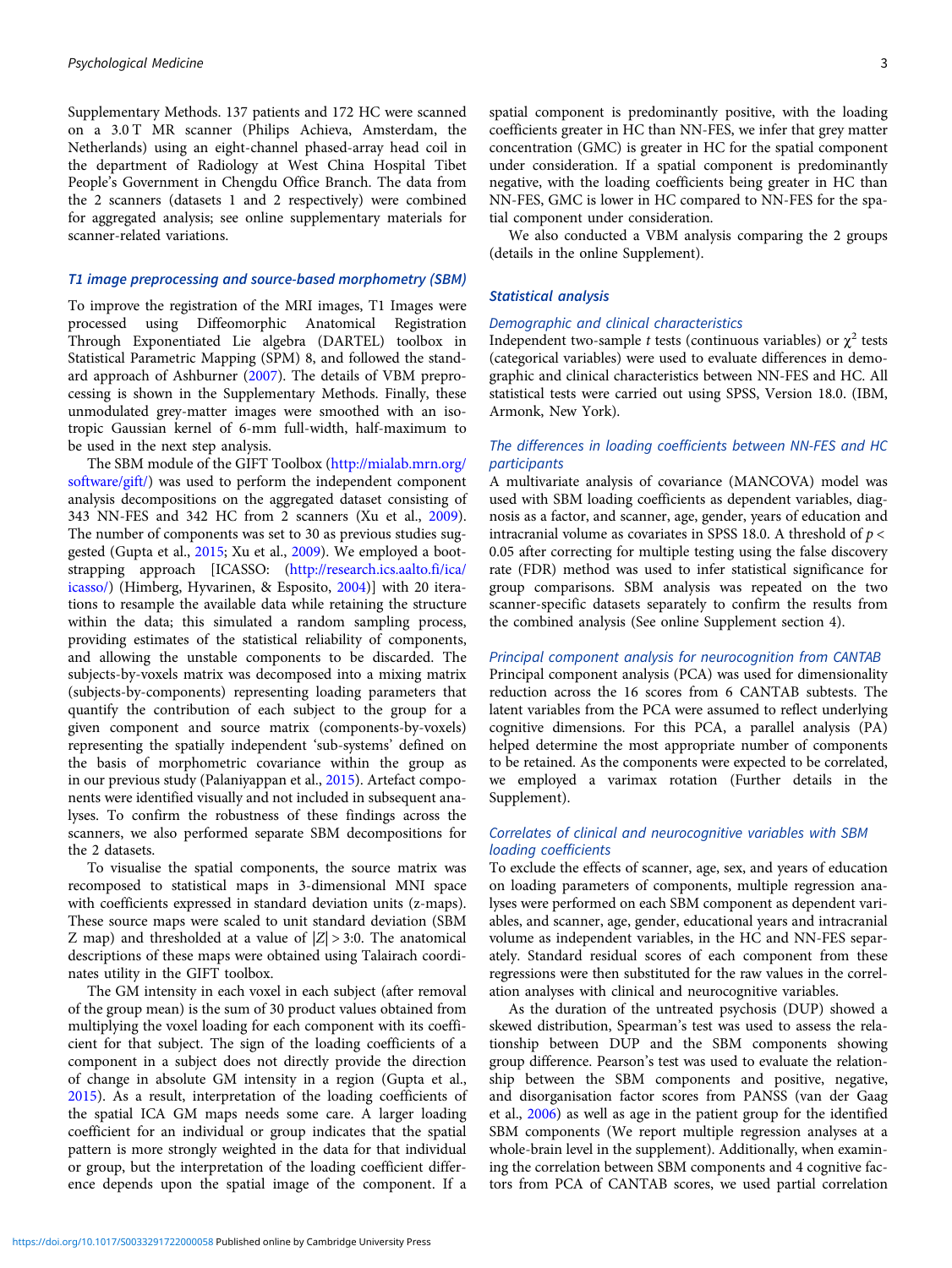adjusting for full-scale IQ. We also examined the relationship between components showing lower and higher GM in patients using Pearson's test.

Correlations were deemed statistically significant based on an FDR-corrected  $p < 0.05$  threshold.

## Results

## Demographic and clinical characteristics

Demographic, clinical, and neurocognitive features of the sample are presented in [Table 1.](#page-4-0) The two groups were well matched for age and gender. The NN-FES had lower number of years of education and intelligence quotient (IQ) scores than HC, as expected (Also see online Supplementary Tables S1 and S2). Patients scanned with the GE system were more symptomatic than the other group scanned with the Phillips scanner, but there were no differences in age, DUP or neurocognition (see online Supplementary materials).

#### SBM results

The tissue maps of GMC were decomposed into 30 SBM components. Eight components were suggestive of obvious artefacts, i.e. having spatial patterns primarily around the edges of the brain, in white matter regions or CSF and these were discarded (online Supplementary Fig. S7). From the remaining components, we observed four spatial patterns showing a significant effect of diagnosis. These four components and their spatial patterns are depicted in [Fig. 1](#page-5-0) and [Table 2](#page-6-0) with brain regions having volumes greater than 1 cm<sup>3</sup>, labelled in the order of decreasing effect sizes. Components 4 and 24 included areas where GMC values were greater in HC than NN-FES. Component 4 included insula, inferior frontal gyrus, anterior cingulate and superior temporal gyrus. Component 24 included precuneus, inferior/superior parietal lobule, cuneus, and lingual gyrus. In contrast, component 13 (including cerebellar tonsil and inferior semi-lunar lobule) and component 26 (including middle and superior temporal gyrus, middle frontal gyrus and putamen) had areas with higher GMC in NN-FES than HC ([Fig. 2\)](#page-7-0). The brain labels in [Table 2](#page-6-0) were obtained from the Talairach Daemon ([http://www.talairach.org/](http://www.talairach.org/daemon.html) [daemon.html\)](http://www.talairach.org/daemon.html) based on the transformed locations of the largest clusters in the component maps. All four components had similar diagnostic differences when scanner-specific subsets of data were analysed, but a component with spatial similarity to component 13 was not recovered independently from the Philips scanner (see online Supplementary materials for scanner effects).

## PCA of CANTAB scores

Four distinctly interpretable components explaining 77.15% of the total variance emerged from 16 variables in 6 CANTAB subtests with the PCA. PC1 included five CANTAB subtest variables (RVP, SWM, DMS, PRM and SOC) representing sustained attention, memory and planning ability (Higher score is better for the neurocognitive ability of PC1) (factor loadings 0.53–0.90); PC2 included the CANTAB subtest variable IED reflecting cognitive set-shifting (lower score of PC 2, the better cognitive set-shifting ability) (factor loadings 0.95–0.97); PC3 was comprised of RVP Probability of false alarm (RVP-PFA) and RVP B<sup>"</sup> (measure the tendency to respond regardless of whether the target sequence is present) (factor loadings 0.93) (higher is better); PC4 was comprised of DMS per cent correct, DMS per cent correct in  $n$  ms delay and Pattern Recognition Memory per cent correct in

immediate test (factor loadings 0.48–0.82) (Higher score, better immediate memory). (See online Supplementary Table S6 and Fig. S3). NN-FES showed impaired neurocognition in all four components when compared to HC ([Table 3](#page-7-0)).

## Clinical and cognitive correlates of GMC

Component 26 (with contributions from middle frontal, superior temporal gyrus and putamen) significantly related to the duration of psychosis ( $r = 0.152$ , FDR-corrected for clinical features  $p =$ 0.04), positive symptoms  $(r = 0.178, FDR-corrected for clinical)$ features  $p = 0.04$ ) and to neurocognitive factor 2 (adjusted for IQ) ( $r = 0.220$ , FDR-corrected for cognitive components  $p =$ 0.056) [\(Table 4](#page-7-0)). This indicated that shorter DUP, less severe positive symptoms, and better performance on IED are associated with greater GMC in the regions included in component 26 – middle frontal, superior temporal gyrus and putamen. In addition, variance in age is significantly related to the variance in loading coefficients of component 26 ( $r = 0.218$ , FDR-corrected  $p = 9.2 \times 10^{-5}$ ) and component 4 (r = -0.246, FDR-corrected p  $= 1.6 \times 10^{-5}$ ) among patients. The observed direction of this relationship indicated that younger patients had higher GMC for both components, but the  $R^2$  of these models were small (4.7– 6.04%) (online Supplementary Fig. S4). No other significant correlation was found between GM spatial components, clinical or neurocognitive variables.

## Correlation between components showing lower and higher GMC in patients

In the patient group, the loading on component 4 was significantly related to component 24 ( $r = -0.441$ , FDR-corrected  $p <$ 0.0001) and component 13 ( $r = 0.200$ , FDR-corrected  $p <$ 0.0001) and component 26 ( $r = -0.219$ , FDR-corrected  $p =$ 0.0001). The loading on component 24 was significantly related to component 13 ( $r = -0.208$ , FDR-corrected  $p < 0.0002$ ). As component 4 was a predominantly positively loading spatial component while components 24, 13 and 26 were predominantly negative components, these correlations indicated that patients with lower GMC in one component (4 or 24) are likely to also have higher GMC in either component 13 (with lower GMC in component 4 or 24) or component 26 (with lower GMC in either component 4). No significant correlation was found between component 24 and component 26 as well as between component 13 and component 26 (online Supplementary Table S7), indicating that patients did not share the distribution of relative higher in GMC; while some patients had predominant higher GMC of component 13, others had a predominant higher GMC in component 26.

## VBM results

Compared with HC, patients with NN-FES had lower GMC in the bilateral cingulate gyrus, insular, right superior temporal gyrus, medial orbital frontal, rectus, caudate, precentral gyrus and lingual gyrus at FWE-corrected  $p < 0.05$  and an extent threshold of 50 voxels, with no significant results for higher GMC in NN-FES group at this statistical threshold (online Supplementary Fig. S5a). However, when we used a more liberal threshold, higher GMC in the NN-FES group were found in caudate, cerebellum and a temporal pole at  $p <$ 0.001 at voxel level with FWE-corrected  $p < 0.05$  at the cluster level, overlapping, and thus validating the interpreted direction of greater GMC in patients from the SBM analysis (online Supplementary Fig. S5b).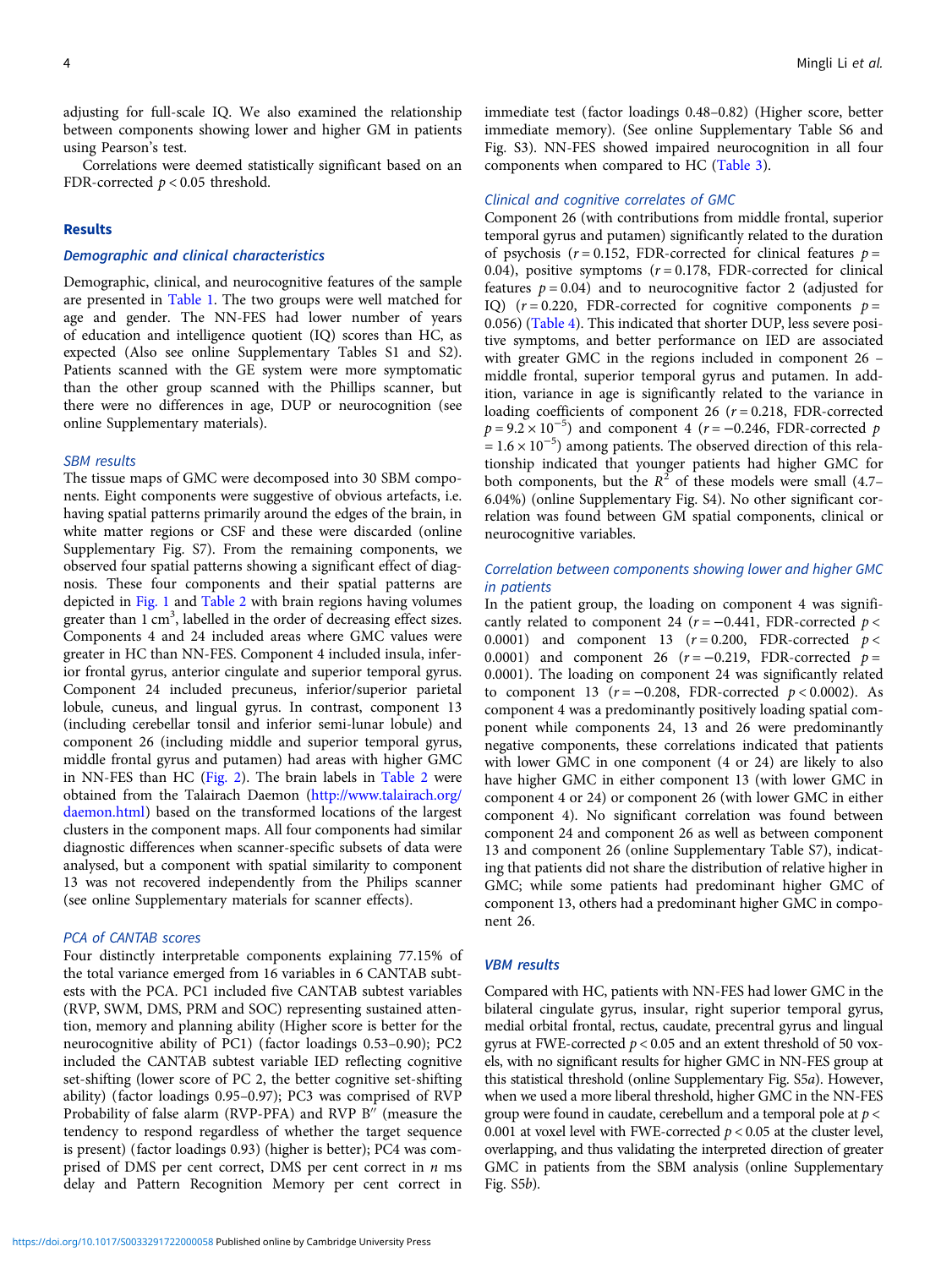<span id="page-4-0"></span>Table 1. Demographics and clinical information of aggregate data

|                    | NN-FES $(n = 343)$ | Control $(n = 342)$ | df  | $T/\chi^2$ value | $p$ value |
|--------------------|--------------------|---------------------|-----|------------------|-----------|
| Age (years)        | 23.76 (7.10)       | 24.33 (5.68)        | 683 | $-1.16$          | 0.25      |
| Years of education | 11.96 (2.99)       | 14.74 (2.30)        | 683 | $-12.16$         | 0.00      |
| Gender (M/F)       | 170/173            | 147/195             | Ŧ   | 2.98             | 0.09      |
| Age of onset       | 22.83(7.14)        |                     |     |                  |           |
| DUP (months)       | 4 $(1; 15)^a$      |                     |     |                  |           |
| Positive           | 26.30 (6.20)       |                     |     |                  |           |
| Negative           | 23.60 (9.81)       |                     |     |                  |           |
| Disorganisation    | 32.17 (7.66)       |                     |     |                  |           |
| IQ                 | 99.65 (13.63)      | 118.12 (11.56)      | 504 | $-16.45$         | 0.00      |

NN-FES, first-episode neuroleptic-naïve patients with schizophreniform psychosis and schizophrenia; DUP, duration of untreated psychosis; M/F, male/female; IO, intelligence quotient. <sup>a</sup> Median (quarter: three quarters)

#### **Discussion**

Using multivariate SBM in a sample of treatment-naïve first-episode patients with schizophrenia, we report three major findings. Firstly, we found both a prominently lower grey matter concentration in frontoinsular, temporal and parietal regions, and a higher GMC in a distributed cortical/subcortical component (middle and superior temporal gyrus, middle frontal gyrus and putamen), and cerebellum (tonsil and inferior semi-lunar lobule). Second, the higher GM in the cortico/subcortical component was seen in patients with shorter DUP and was associated with less severe positive symptoms and better performance on set-shifting ability, suggesting an adaptive advantage for patients with relative GM increase in these regions. Third, there was a significant relationship between the spatial components showing higher and lower GMC, supporting a coordinated reorganisation process. Taken together, these findings delineate a distributed pattern of GM changes in schizophrenia before any antipsychotic exposure.

When undertaking a VBM analysis, the subtle effect of higher GMC in the patient group was not detectable at FWE-corrected  $p < 0.05$  for voxel level, but this became obvious at a lower threshold at p < 0.001 uncorrected at voxel level (online Supplementary Fig. S5). This supports our notion that in order to detect GM increases in schizophrenia, mass univariate approaches that depend on spatially contiguous clusters are less sensitive than approaches like SBM that leverage more distributed changes. Though the diagnostic effect of the cerebellar component did not independently replicate in the smaller of the 2 datasets, our observation of higher GM in NN-FES involving the cerebellum, middle and superior temporal gyrus, middle frontal gyrus, inferior parietal lobule and putamen is consistent with several studies with large sample size (>100 subjects) (Ren et al., [2013;](#page-9-0) Xiao et al., [2015\)](#page-10-0) and the only previous study to use SBM in first-episode schizophrenia (Kasparek et al., [2010](#page-9-0)). In particular, increased thickness in overlapping cortical regions was reported in 128 patients with NN-FES (Xiao et al., [2015](#page-10-0)) and in brainstem and cerebellum in chronic and medicated patients with schizophrenia in a mega-analysis of 784 patients (Gupta et al., [2015](#page-9-0)). A recent meta-analysis has established a relative increase in GM in patients with chronic compared to recent-onset schizophrenia, affecting an estimated probability affecting 672 mm<sup>3</sup> of the GM despite a more extensive 1464 mm<sup>3</sup> of the relative decrease in the chronic samples (Liloia et al., [2021\)](#page-9-0). While antipsychotics have been

implicated in tissue loss (Arnone et al., [2009](#page-8-0); Vita, De Peri, Deste, Barlati, & Sacchetti, [2015\)](#page-10-0), their role in a relative increase in the GM has been less well established (Feng et al., [2020](#page-9-0); Yue et al., [2016;](#page-10-0) Zhang et al., [2018](#page-10-0)). In a unique cohort with a very long duration of untreated schizophrenia (20 years), Liu and colleagues observed a relative increase in GM compared to durationmatched but medicated patients with chronic schizophrenia (Liu et al., [2020](#page-9-0)). More recently, Chopra et al. demonstrated antipsychotic-induced subcortical volume increase as a correlate of treatment response in first-episode schizophrenia (Chopra et al., [2021](#page-8-0)). Our report of a relatively higher GM in NN-FES adds to these findings, and clarifies that higher GM is not a latestage phenomenon, as speculated previously (Guo et al., [2016](#page-9-0)), but occurs very early in the illness, even before antipsychotic exposure.

The most prominent lower GMC in patients with psychosis was located on the insula, inferior frontal gyrus, anterior cingulate and superior temporal gyrus, which were also observed in our VBM analysis. The two lower GMC components were distributed across four functional networks; anterior insular cortex and anterior cingulate comprising the mid-cinguloinsular salience network (Seeley et al., [2007\)](#page-10-0), superior temporal gyrus comprising the primary auditory network, precuneus and inferior parietal lobule constituting the posterior aspect of the pericentral default mode network, and cuneus and lingual gyrus being part of the visual network (Uddin, Yeo, & Spreng, [2019](#page-10-0)). This result is highly consistent with the findings of previous meta-analysis studies (Chan, Di, McAlonan, & Gong, [2011;](#page-8-0) Glahn et al., [2008;](#page-9-0) Honea, Crow, Passingham, & Mackay, [2005](#page-9-0)) and a recent international megaanalysis study on antipsychotic treated patients at a clinically stable state (Gupta et al., [2015](#page-9-0)). Moreover, in a prior meta-analytical study, we observed that the GM deficits affecting insula, STG, and ACC are seen in association with expression of the schizophrenia phenotype, but not in high-risk relatives (HRR) of patients with schizophrenia (Palaniyappan, Balain, & Liddle, [2012](#page-9-0)). Taken together, these findings suggest that lower GM of these key regions exist at a drug-naive first episode stage of the illness and continue to be present despite antipsychotic treatment in later stages.

We did not observe a relationship between components with lower GM and cognition/symptom scores. This suggests that the relative reduction of GM at the time of onset is unlikely to be a major determinant of the severity of illness at presentation,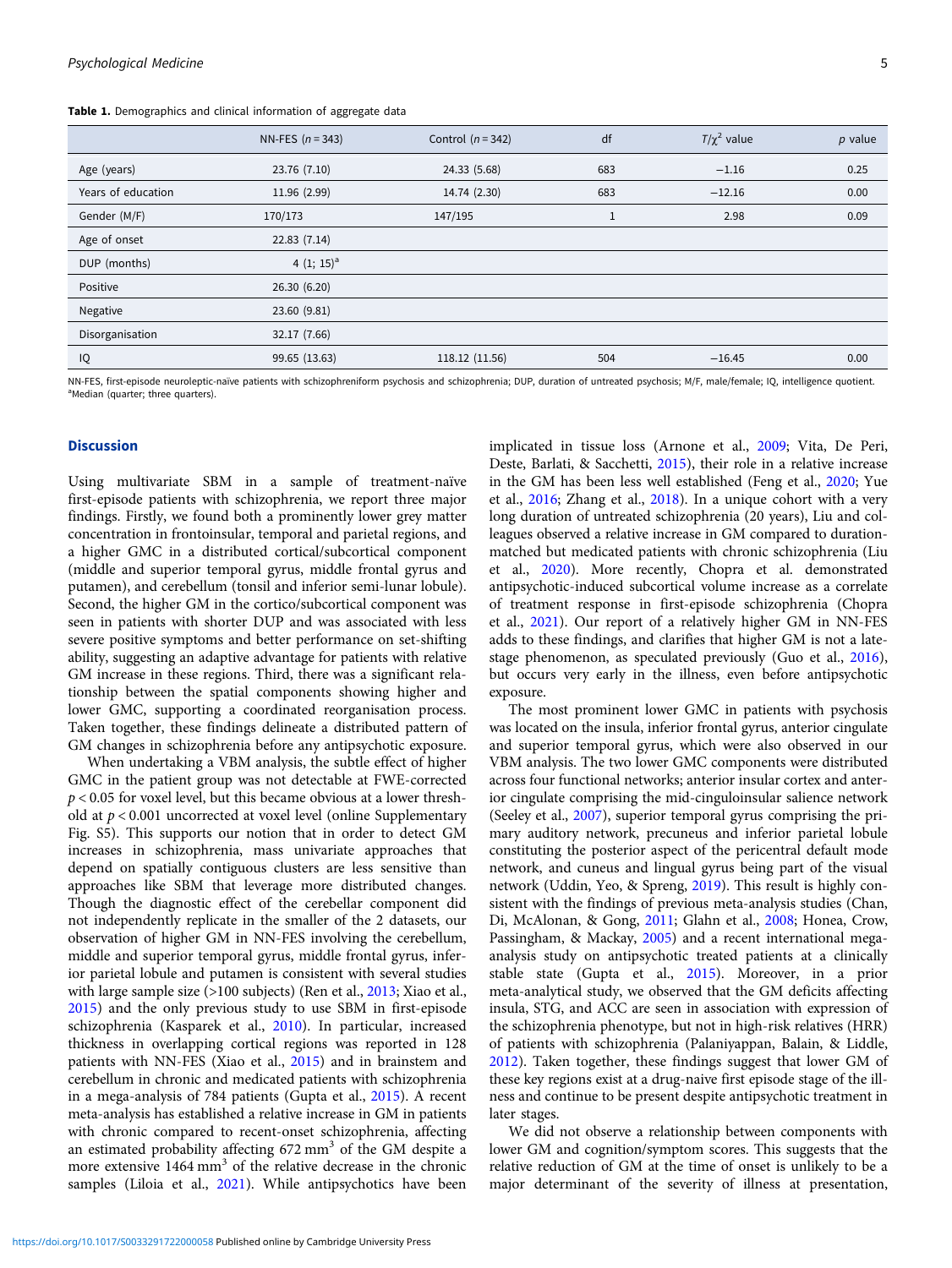<span id="page-5-0"></span>

Fig. 1. Spatial maps of the four components showing (NN-FES v. HC) group effect. All are thresholded at  $|z|$  > 3 and superimposed onto a standard brain template provided by MRICron. The colour bar indicates the colour mapping for the normalised component weights. HC > NN-FES: component 4, 24; NN-FES > HC: component 13, 26. SBM, source-based morphometry; HC, healthy control; NN-FES, first-episode neuroleptic-naïve patients with schizophreniform psychosis and schizophrenia.

though this may relate to illness persistence or non-response (Li et al., [2019](#page-9-0)). In fact, recent studies support the notion that GM reduction in schizophrenia varies with periods of active illness after the onset (Lepage et al., [2020](#page-9-0)), lifestyle factors (Moser et al., [2018](#page-9-0)) and high doses of medication exposure (Ho, Andreasen, Ziebell, Pierson, & Magnotta, [2011](#page-9-0)). Subgroups of patients with markedly lower GM do not have a consistent pattern of pronounced symptoms (Honnorat, Dong, Meisenzahl-Lechner, Koutsouleris, & Davatzikos, [2019](#page-9-0); Planchuelo-Gomez et al., [2020\)](#page-9-0)

or cognitive burden in schizophrenia (Pan et al., [2020;](#page-9-0) Planchuelo-Gomez et al., [2020\)](#page-9-0). In contrast, we noted that patients with a shorter duration of illness, less severe positive symptoms and better set-shifting ability had higher GM in the covariance network comprised of fronto-temporal regions and putamen. With a longer DUP (as well as age), the effect of higher GM diminished in our sample, indicating that any resilience conferred by GM increase may not be sustained over longer periods in untreated states. Given the cross-sectional nature of our data, it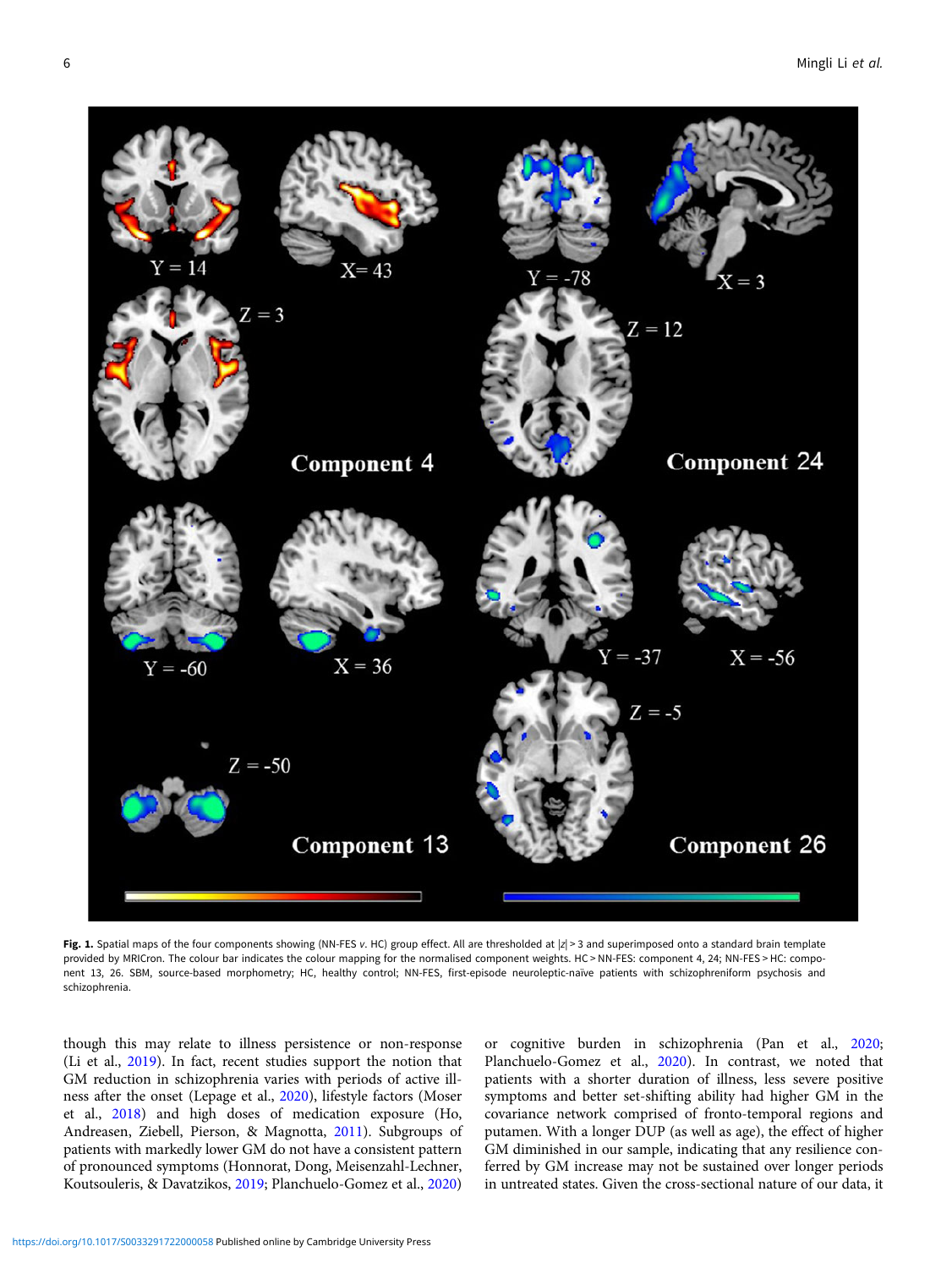<span id="page-6-0"></span>

|  |  |  |  | Table 2. Loading directionality and brain labels for the spatial components showing NN-FES /HC difference |  |
|--|--|--|--|-----------------------------------------------------------------------------------------------------------|--|
|--|--|--|--|-----------------------------------------------------------------------------------------------------------|--|

| Component<br>number | Loadings<br>directionality | Brain region label                 | Brodmann area                | L/R Volume<br>$\text{(cm}^3)$ | Talairach $(x, y, z)$                 | MNI $(x, y, z)$                                 | F<br>value | $p$ value (FDR<br>Corrected) | <b>GMC Effect</b><br>size <sup>a</sup> (partial eta<br>squared) |
|---------------------|----------------------------|------------------------------------|------------------------------|-------------------------------|---------------------------------------|-------------------------------------------------|------------|------------------------------|-----------------------------------------------------------------|
| 4                   | $HC > NN-FES$              | Superior<br>Temporal Gyrus         | 13, 21, 22, 38,<br>41, 42    | 6.5/4.9                       | $(-25, 10, -24)$<br>$(27, 13, -23)$   | $(-25.5, 12, -28.5)$ /<br>$(27, 15, -27)$       | 27.33      | < 0.001                      | 0.039                                                           |
|                     |                            | Insula                             | 13, 22, 40, 41,<br>47        | 5.5/5.5                       | $(-43, -16, 10)$ /<br>$(45, -13, 10)$ | $(-43.5, -16.5, 10.5)$ /<br>$(45, -13.5, 10.5)$ |            |                              |                                                                 |
|                     |                            | Inferior Frontal<br>Gyrus          | 9, 13, 44, 45, 47            | 3.7/4.2                       | $(-37, 17, -18)$ /<br>$(31, 16, -22)$ | $(-37.5, 18, -21)$<br>$(31.5, 18, -25.5)$       |            |                              |                                                                 |
|                     |                            | Anterior<br>Cingulate              | 24, 25, 32, 33               | 1.6/1.6                       | $(-1, 26, 25)/(1, 42,$<br>$-3)$       | $(-15, 25.5, 28.5)/(15,$<br>$43.5, -15$         |            |                              |                                                                 |
| 24                  | $HC > NN-FES$              | Precuneus                          | 7, 19, 23, 31                | 6.8/7.3                       | $(-9, -71, 34)/(30,$<br>$-73, 35)$    | $(-9, -75, 33)/(30,$<br>$-76.5, 34.5)$          | 12.30      | 0.004                        | 0.018                                                           |
|                     |                            | Cuneus                             | 7, 17, 18, 19, 23,<br>30, 31 | 4.6/4.2                       | $(-10, -70, 31)$ /<br>$(12, -67, 32)$ | $(-10.5, -73.5, 30)$ /<br>$(12, -70.5, 31.5)$   |            |                              |                                                                 |
|                     |                            | <b>Inferior Parietal</b><br>Lobule | 7, 39, 40                    | 1.6/1.6                       | $(-36, -43, 45)$ /<br>$(36, -45, 38)$ | $(-36, -46.5, 46.5)$<br>$(36, -48, 39)$         |            |                              |                                                                 |
|                     |                            | Lingual Gyrus                      | 17, 18                       | 1.2/1.5                       | $(0, -86, 3)/(1,$<br>$-83, 4)$        | $(0, -88.5, -15)/(15,$<br>$-85.5, 0)$           |            |                              |                                                                 |
|                     |                            | <b>Superior Parietal</b><br>Lobule | 7,40                         | 1.2/1.2                       | $(-24, -66, 43)$ /<br>$(30, -68, 43)$ | $(-24, -70.5, 43.5)$ /<br>$(30, -72, 43.5)$     |            |                              |                                                                 |
|                     |                            | Superior<br>Temporal Gyrus         | 22, 39, 41, 42               | 1.1/0.0                       | $(-43, -55, 29)$ /<br>$(45, -60, 21)$ | $(-43.5, -58.5, 28.5)$<br>$(45, -63, 19.5)$     |            |                              |                                                                 |
| 13                  | $NN-FES > HC$              | Cerebellar Tonsil                  | <b>NA</b>                    | 5.2/6.2                       | $(-37, -54, -38)$<br>$(36, -54, -38)$ | $(-37.5, -54, -48)$<br>$(36, -54, -48)$         | 12.70      | 0.004                        | 0.018                                                           |
|                     |                            | Inferior<br>Semi-Lunar<br>Lobule   | $\star$                      | 1.2/1.5                       | $(-34, -63, -36)$<br>$(39, -62, -37)$ | $(-34.5, -63, -46.5)$<br>$(39, -61.5, -48)$     |            |                              |                                                                 |
| 26                  | $NN-FES > HC$              | Middle Temporal<br>Gyrus           | 20, 21, 22, 37,<br>39        | 2.6/1.2                       | $(-56, -32, -6)$<br>$(59, -32, -7)$   | $(-57, -33, -9)/(60,$<br>$-33, -10.5$           | 7.91       | 0.028                        | 0.012                                                           |
|                     |                            | Middle Frontal<br>Gyrus            | 20                           | 2.3/2.8                       | $(-36, 23, 21)/(34,$<br>$-34, 40$     | $(-36, 22.5, 24)/(34.5,$<br>$-37.5, 42)$        |            |                              |                                                                 |
|                     |                            | Superior<br>Temporal Gyrus         | 13, 21, 22, 38,<br>39        | 1.9/0.6                       | $(-45, -55, 29)$ /<br>$(45, -46, 20)$ | $(-45, -58.5, 28.5)$<br>$(45, -48, 19.5)$       |            |                              |                                                                 |
|                     |                            | Middle Frontal<br>Gyrus            | 6, 8, 9, 10, 46              | 1.0/1.1                       | $(-36, 8, 38)/(34,$<br>25, 28)        | $(-36, 6, 42)/(34.5,$<br>24, 31.5)              |            |                              |                                                                 |
|                     |                            | <b>Inferior Parietal</b><br>Lobule | 40                           | 0.3/1.8                       | $(-53, -25, 25)$ /<br>$(36, -34, 40)$ | $(-54, -27, 25.5)/(36,$<br>$-37.5, 42)$         |            |                              |                                                                 |
|                     |                            | Putamen                            | <b>NA</b>                    | 0.1/0.4                       | $(-28, 10, -6)/(30,$<br>$8, -8)$      | $(-28.5, 10.5, -6)$<br>$(30, 9, -9)$            |            |                              |                                                                 |

Note: HC, healthy control; NN-FES, first-episode neuroleptic-naïve patients with schizophreniform psychosis and schizophrenia; MNI, Montreal neurological institute; FDR, false discovery rate. > <sup>a</sup>Effect sizes were computed after extracting mean GMC from the spatial components from each subject; these were not calculated from loading coefficients.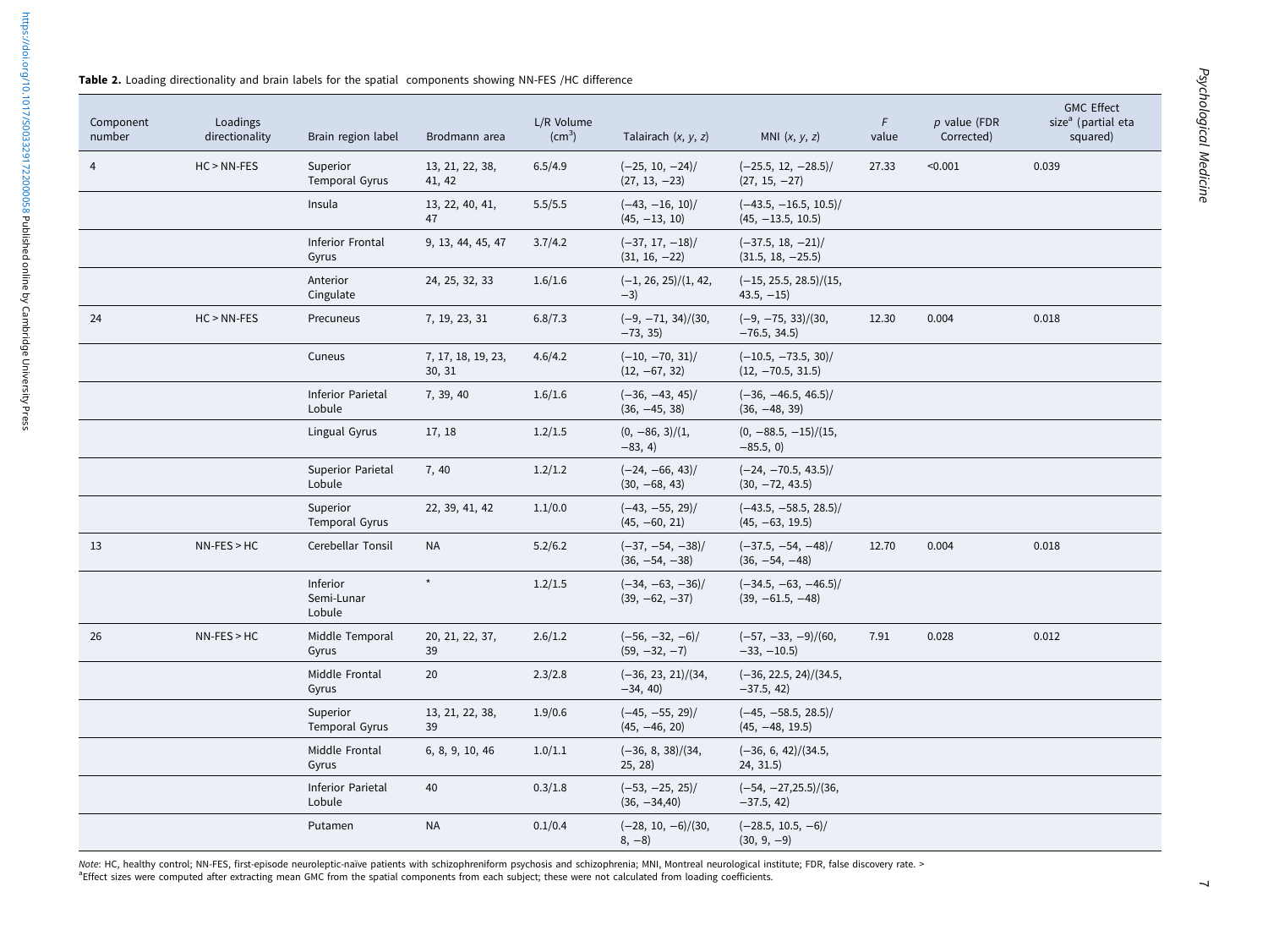<span id="page-7-0"></span>

Fig. 2. Patterns of grey matter alterations in first-episode neuroleptic-naïve patients with schizophreniform psychosis and schizophrenia. Abbreviations: GMC, grey matter concentration; NN-FES, first-episode neuroleptic-naïve patients with schizophreniform psychosis and schizophrenia; SPL, Superior Parietal Lobule; IPL, Inferior Parietal Lobule; STG, Superior Temporal Gyrus; ACC, Anterior Cingulate Cortex; IFG, Inferior Frontal Gyrus; MTG, Middle Temporal Gyrus. Component 4 including insular, ACC, STG and IFG regions is shown in red; Component 24 including precuneus and cuneus, lingual gyrus, SPL, IPL and STG is shown in yellow; Component 26 including MFG, MTG, IPL, STG and putamen is shown in blue; Component 13 including cerebellar Tonsil and inferior Semi-Lunar Lobule is shown in purple.

#### Table 3. Differences in neurocognitive components between NN-FES and HC

| <b>CANTAB</b> | NN-FES $(n = 210)$ | $HC (n = 253)$ | df  | <sup>r</sup> value | $p$ value |
|---------------|--------------------|----------------|-----|--------------------|-----------|
| Component 1   | $-0.63(0.90)$      | 0.52(0.74)     | 461 | 15.07              | < 0.00    |
| Component 2   | $-0.26(1.31)$      | 0.22(0.56)     | 461 | 5.22               | < 0.00    |
| Component 3   | $-0.11(1.37)$      | $-0.09(0.50)$  | 461 | 2.07               | 0.04      |
| Component 4   | $-0.22(1.19)$      | 0.18(0.75)     | 461 | 4.43               | < 0.00    |

Note: NN-FES, first-episode neuroleptic-naïve patients with schizophreniform psychosis and schizophrenia; HC, health control; CANTAB, Neurocognitive scores using the Cambridge Neuropsychological Test Automated Battery. Cognitive scores contributing to each of the 4 components were numerically higher in healthy subjects than in patients. For ease of interpretation, the factor loading signs are retained for components 1, 3 and 4, but reversed for component 2, with lower negative or higher positive loading representing better cognitive ability. For the  $t$  test, absolute values of the  $t$  statistic are presented.

Table 4. Correlates of clinical and neurocognitive variables with SBM loadings in aggregate data

|                 | C <sub>4</sub>  | C <sub>24</sub> | C13             | C <sub>26</sub> |
|-----------------|-----------------|-----------------|-----------------|-----------------|
| <b>DUP</b>      | 0.030(0.611)    | $-0.035(0.551)$ | 0.027(0.643)    | 0.152(0.010)    |
| Positive        | $-0.018(0.755)$ | $-0.115(0.049)$ | $-0.020(0.728)$ | 0.178(0.002)    |
| Negative        | $-0.066(0.260)$ | $-0.019(0.749)$ | $-0.018(0.753)$ | $-0.079(0.179)$ |
| Disorganisation | 0.041(0.482)    | $-0.077(0.190)$ | 0.017(0.773)    | 0.028(0.634)    |
| CANTAB          |                 |                 |                 |                 |
| Component 1     | $-0.098(0.236)$ | 0.137(0.095)    | $-0.093(0.261)$ | 0.187(0.022)    |
| Component 2     | $-0.102(0.214)$ | $-0.033(0.691)$ | 0.140(0.090)    | 0.220(0.007)    |
| Component 3     | $-0.060(0.464)$ | $-0.009(0.910)$ | 0.074(0.370)    | $-0.079(0.338)$ |
| Component 4     | 0.073(0.375)    | 0.084(0.310)    | $-0.118(0.150)$ | 0.060(0.466)    |

Note: R (uncorrected p value); False Discovery Rate-corrected for clinical features (p=0.04) or cognitive components (p=0.056) shown in bold; DUP, duration of untreated psychosis. Spearman correlation analysis for DUP; Bivariate correlation analysis for PANSS; Partial correlation analysis for neurocognition factors with IQ as covariate.

is not possible to make causal inferences in this regard. Longitudinal studies are required to clarify if higher GM is a marker of resilience that contributes to early help-seeking despite low levels of symptom burden.

In VBM analysis, we found both groups to show a negative correlation between GMC and age, with age-related lower GMC being much more extensive in patients (online Supplementary Fig. S6). This result was consistent with our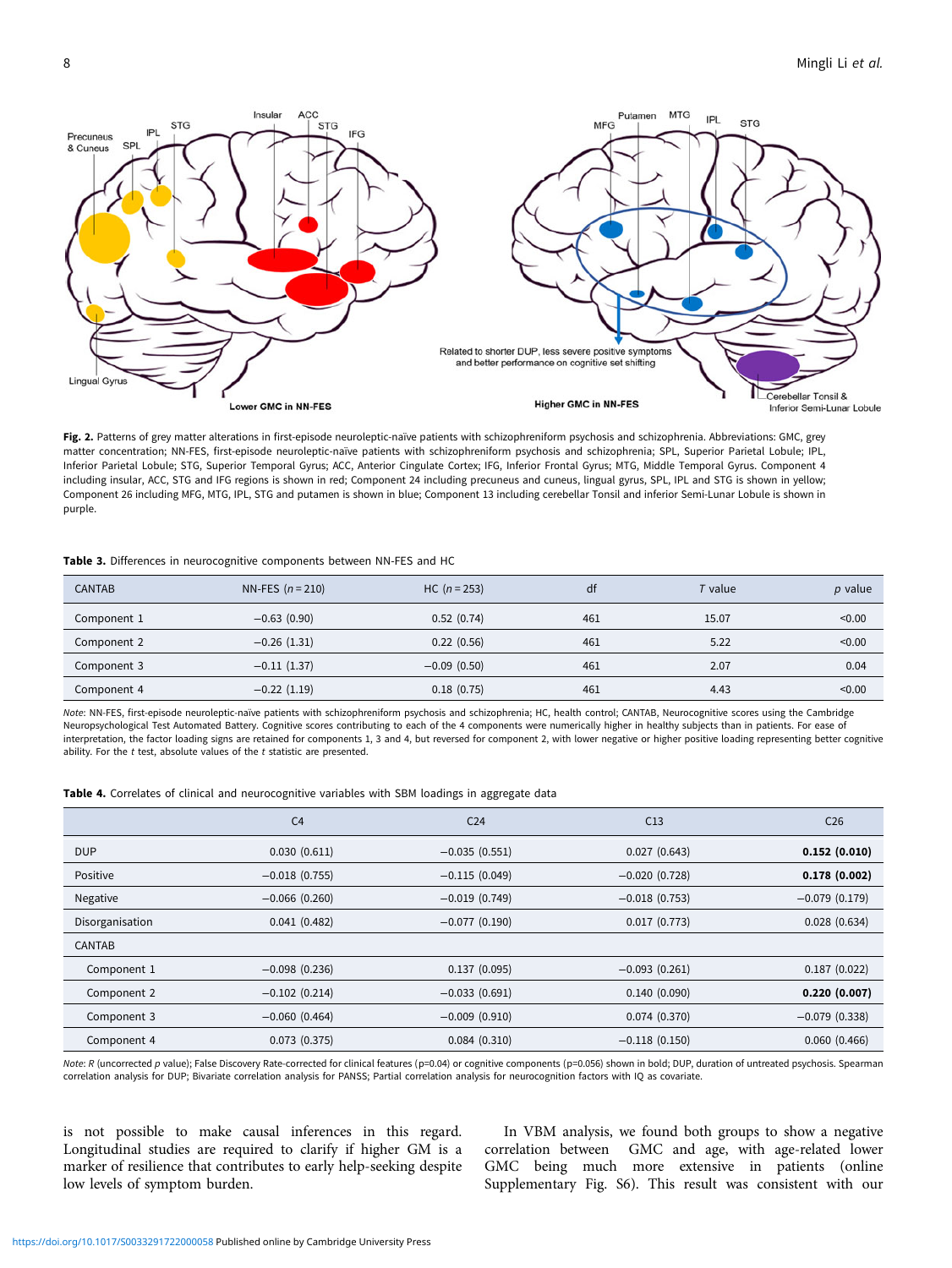<span id="page-8-0"></span>previous finding of extensive and excessive age-related cortical thickness loss in frontal, temporal, parietal, and cingulate gyri in patients (Lin et al., [2019\)](#page-9-0) and other previous studies reported faster GM loss in cortical volume in first-episode patients with schizophrenia (Arango et al., 2012; Cahn et al., 2002; Whitford et al., [2006](#page-10-0)). The age-associated GMC reduction found in neuroleptic-naïve first-episode schizophrenia provides evidence for age-related accelerated brain changes independent of antipsychotic effects.

Our study has a number of strengths that could have contributed to our ability to observe both higher and lower GM in schizophrenia. We recruited a somewhat homogenous, singleregional (Chengdu) sample whereby the variance due to referral pathways and catchment demographics were minimal. Our continuous sampling of all referrals to the hospital eliminated the bias of selecting only the most unwell subjects that are accepted to treatment programmes. Furthermore, with a higher upper bound for age of inclusion in our first-episode programme, we achieved better sex balance in the sample (Bora, Fornito, Yücel, & Pantelis, 2012) that captures the true prevalence pattern of schizophrenia in the community (Huang et al., [2019](#page-9-0)). We were able to scan participants before they were started on medications and utilised a multivariate approach that included both cortical and subcortical structures; this approach improved our sensitivity to detect putative compensatory changes compared to mass univariate methods and approaches restricted to the cortical mantle. We also had a number of limitations. We had only a single scan from our sample and no long-term outcome records, thus we were not able to relate the trajectories of illness to the brain structure at the onset. We also lacked information about lifestyle factors and other unconventional interventions that some of the patients might have received before their presentation. Finally, due to the challenging nature of the sampling procedure and the long time required for this, we used two different scanners in Chengdu. The diagnostic effects were stable across the scanners, but the increased GMC in the cerebellum was not seen in the smaller of the two datasets; we urge caution in generalising the results pertaining to this component. As in most other imaging studies, we excluded patients incapable of consenting and those who could not be scanned before instituting treatment (e.g. high degree of hostility/aggression); this may affect the generalisation of results to patients with more adverse outcomes. We focused on the GMC in the present study given its sensitivity in picking up group-level differences when comparing patients with schizophrenia and HC; covariance analysis using cortical thickness (Palaniyappan, Al-Radaideh, Gowland, & Liddle, [2020\)](#page-9-0), gyrification (Das et al., [2018](#page-9-0)) and surface area (Prasad et al., [2021\)](#page-9-0) are apt candidates for future studies to determine the surface level cortical contribution to regions with relatively higher GMC.

## Conclusion

In summary, we provide evidence supporting relatively higher GM occurring alongside a more extensive lower GM in early stages of schizophrenia, in association with a favourable clinical profile even before the onset of treatment. Structural cortical reorganisation in response to early deficits may occur in schizophrenia well before the onset of illness and treatment exposure. Such compensatory processes may indeed be contributing to the unique profile of this illness (late developmental onset, relapsing and remitting course with partial recovery) when compared to

Supplementary material. The supplementary material for this article can be found at <https://doi.org/10.1017/S0033291722000058>

Acknowledgements. The authors would like to recognise, with great appreciation, all the study participants and their families who contributed to this project.

Financial support. This work was partly supported by National Natural Science Foundation of China (Key Project 81630030 to TL, 81920108018 to TL and PCS, 82071524 to ML, 82001440 to XL); Post-Doctor Research Project, West China Hospital, Sichuan University (2020HXBH042 to XL); Special Foundation for Brain Research from Science and Technology Program of Guangdong (2018|B030334001); 2021 Project for Hangzhou Medical Disciplines of Excellence & Key Project for Hangzhou Medical Disciplines; Science and Technology Project of Sichuan Province (2021YJ0238 to ML);1.3.5 Project for Disciplines of Excellence, West China Hospital, Sichuan University (ZY2016203, ZY2016103, ZYGD200004); Introduction Project of Suzhou Clinical Expert Team (SZYJTD201715 to XD and TL); Bucke Family Fund, The Chrysalis Foundation and The Arcangelo Rea Family Foundation (LP); the Kilborn Fund for Internalization, Schulich School of Medicine, University of Western Ontario (to LP and TL); LP acknowledges salary support from the Tanna Schulich Chair of Neuroscience and Mental Health.

Conflict of interest. LP reports personal fees from Janssen Canada, Otsuka Canada, SPMM Course Limited, UK, Canadian Psychiatric Association; book royalties from Oxford University Press; investigator-initiated educational grants from Janssen Canada, Sunovion and Otsuka Canada outside the submitted work. All other authors report no relevant conflicts.

## References

- Annett, M. (1970). A classification of hand preference by association analysis. British Journal of Psychology, 61(3), 303–321. [https://doi.org/10.1111/j.2044-](https://doi.org/10.1111/j.2044-8295.1970.tb01248.x) [8295.1970.tb01248.x](https://doi.org/10.1111/j.2044-8295.1970.tb01248.x).
- Arango, C., Rapado-Castro, M., Reig, S., Castro-Fornieles, J., Gonzalez-Pinto, A., Otero, S., … Desco, M. (2012). Progressive brain changes in children and adolescents with first-episode psychosis. Archives of General Psychiatry, 69(1), 16–26. <https://doi.org/10.1001/archgenpsychiatry.2011.150>.
- Arnone, D., Cavanagh, J., Gerber, D., Lawrie, S. M., Ebmeier, K. P., & McIntosh, A. M. (2009). Magnetic resonance imaging studies in bipolar disorder and schizophrenia: Meta-analysis. British Journal of Psychiatry, 195 (3), 194–201. [https://doi.org/10.1192/bjp.bp.108.059717.](https://doi.org/10.1192/bjp.bp.108.059717)
- Ashburner, J. (2007). A fast diffeomorphic image registration algorithm. Neuroimage, 38(1), 95–113. [https://doi.org/10.1016/j.neuroimage.2007.07.007.](https://doi.org/10.1016/j.neuroimage.2007.07.007)
- Bora, E., Fornito, A., Yücel, M., & Pantelis, C. (2012). The effects of gender on grey matter abnormalities in major psychoses: A comparative voxelwise meta-analysis of schizophrenia and bipolar disorder. Psychological Medicine, 42(2), 295–307. [https://doi.org/10.1017/s0033291711001450.](https://doi.org/10.1017/s0033291711001450)
- Cahn, W., Hulshoff Pol, H. E., Lems, E. B., van Haren, N. E., Schnack, H. G., van der Linden, J. A., … Kahn, R. S. (2002). Brain volume changes in firstepisode schizophrenia: A 1-year follow-up study. Archives of General Psychiatry, 59(11), 1002–1010. [https://doi.org/10.1001/archpsyc.59.11.1002.](https://doi.org/10.1001/archpsyc.59.11.1002)
- Chan, R. C., Di, X., McAlonan, G. M., & Gong, Q. Y. (2011). Brain anatomical abnormalities in high-risk individuals, first-episode, and chronic schizophrenia: An activation likelihood estimation meta-analysis of illness progression. Schizophrenia Bulletin, 37(1), 177-188. [https://doi.org/10.1093/](https://doi.org/10.1093/schbul/sbp073) [schbul/sbp073.](https://doi.org/10.1093/schbul/sbp073)
- Chopra, S., Fornito, A., Francey, S., O'Donoghue, B., Cropley, V., Nelson, B., … McGorry, P. (2021). Differentiating the effect of antipsychotic medication and illness on brain volume reductions in first-episode psychosis: A longitudinal, randomised, triple-blind, placebo-controlled MRI study. Neuropsychopharmacology: Official Publication of the American College of Neuropsychopharmacology, 46(8), 1494–1501. [https://doi.org/10.1038/](https://doi.org/10.1038/s41386-021-00980-0.) [s41386-021-00980-0.](https://doi.org/10.1038/s41386-021-00980-0.)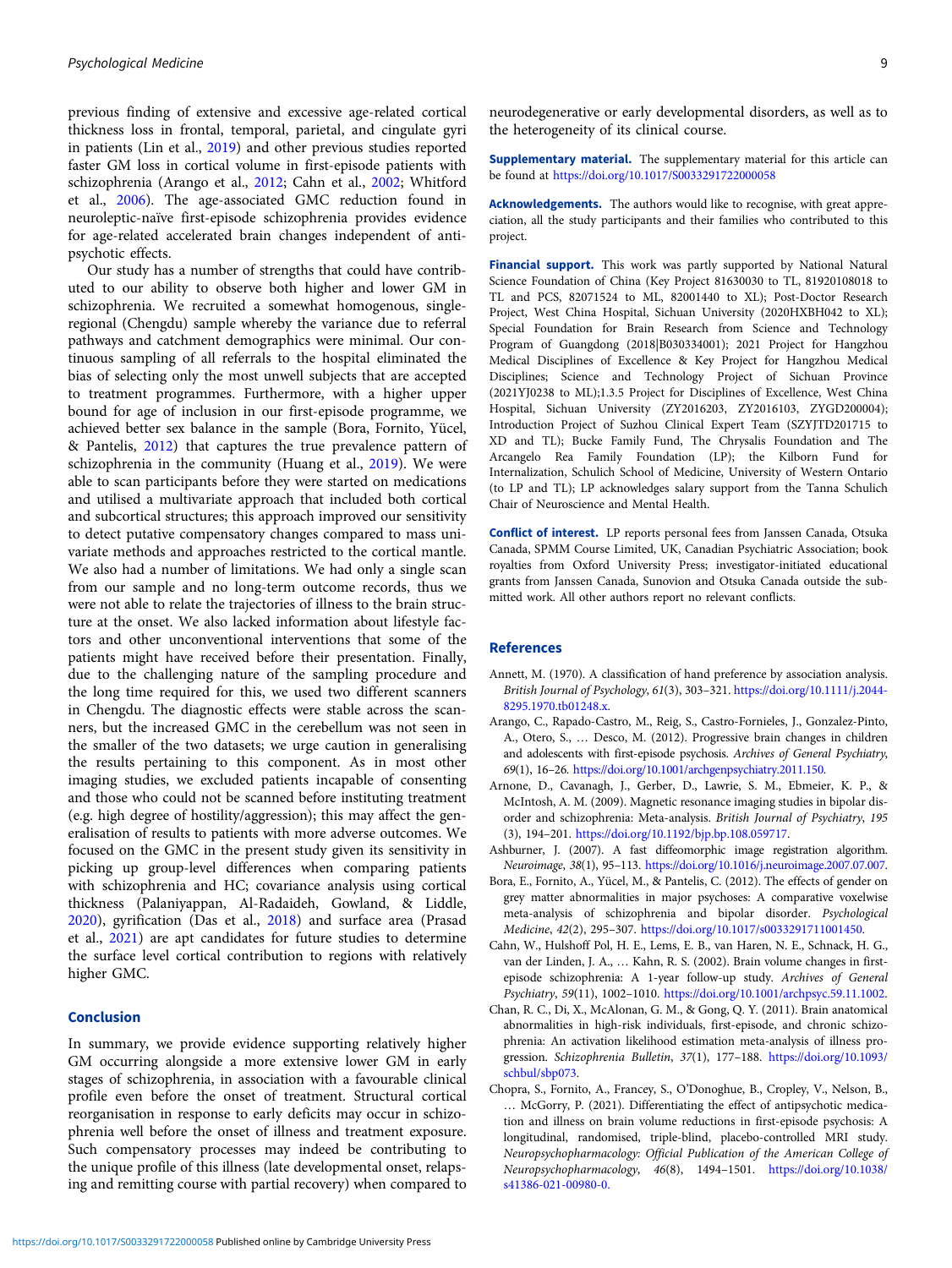- <span id="page-9-0"></span>Das, T., Borgwardt, S., Hauke, D., Harrisberger, F., Lang, U., Riecher-Rössler, A., … Schmidt, A. (2018). Disorganized gyrification network properties during the transition to psychosis. JAMA Psychiatry, 75(6), 613–622. <https://doi.org/10.1001/jamapsychiatry.2018.0391>.
- Feng, R., Womer, F. Y., Edmiston, E. K., Chen, Y., Wang, Y., Chang, M., … Wang, F. (2020). Antipsychotic effects on cortical morphology in schizophrenia and bipolar disorders. Frontiers in Neuroscience, 14, 579139. [https://doi.org/10.3389/fnins.2020.579139.](https://doi.org/10.3389/fnins.2020.579139)
- First, M. B., Spitzer, R., Gibbon, M, & Williams, J. B. (1996). Structured clinical interview for DSM-IV axis I disorders – Non-patient edition (SCID-I/ NP), version 2.0. New York: New York State Psychiatric Institute, Biometrics Research.
- First, M. B., Spitzer, R. L., Gibbon, M., & Williams, J. B. W. (1997). Structured clinical interview for DSM-IV axis I disorders: SCID-I: Clinician version: Administration booklet. Washington, DC: American Psychiatric Press.
- Glahn, D. C., Laird, A. R., Ellison-Wright, I., Thelen, S. M., Robinson, J. L., Lancaster, J. L., … Fox, P. T. (2008). Meta-analysis of gray matter anomalies in schizophrenia: Application of anatomic likelihood estimation and network analysis. Biological Psychiatry, 64(9), 774–781. [https://doi.org/10.](https://doi.org/10.1016/j.biopsych.2008.03.031) [1016/j.biopsych.2008.03.031](https://doi.org/10.1016/j.biopsych.2008.03.031).
- Gong, Y. (1992). Wechsler adult intelligence scale-revised in China version. Changsha, Hunan, China: Hunan Medical College.
- Guo, S., Palaniyappan, L., Liddle, P. F., & Feng, J. (2016). Dynamic cerebral reorganization in the pathophysiology of schizophrenia: A MRI-derived cortical thickness study. Psychological Medicine, 46(10), 2201–2214. <https://doi.org/10.1017/S0033291716000994>.
- Gupta, C. N., Calhoun, V. D., Rachakonda, S., Chen, J., Patel, V., Liu, J., … Turner, J. A. (2015). Patterns of gray matter abnormalities in schizophrenia based on an international mega-analysis. Schizophrenia Bulletin, 41(5), 1133–1142. [https://doi.org/10.1093/schbul/sbu177.](https://doi.org/10.1093/schbul/sbu177)
- Himberg, J., Hyvarinen, A., & Esposito, F. (2004). Validating the independent components of neuroimaging time series via clustering and visualization. Neuroimage, 22(3), 1214–1222. [https://doi.org/10.1016/j.neuroimage.2004.](https://doi.org/10.1016/j.neuroimage.2004.03.027) [03.027.](https://doi.org/10.1016/j.neuroimage.2004.03.027)
- Ho, B. C., Andreasen, N. C., Ziebell, S., Pierson, R., & Magnotta, V. (2011). Long-term antipsychotic treatment and brain volumes: A longitudinal study of first-episode schizophrenia. Archives of General Psychiatry, 68(2), 128–137. <https://doi.org/10.1001/archgenpsychiatry.2010.199>.
- Honea, R., Crow, T. J., Passingham, D., & Mackay, C. E. (2005). Regional deficits in brain volume in schizophrenia: A meta-analysis of voxel-based morphometry studies. American Journal of Psychiatry, 162(12), 2233– 2245. [https://doi.org/10.1176/appi.ajp.162.12.2233.](https://doi.org/10.1176/appi.ajp.162.12.2233)
- Honnorat, N., Dong, A., Meisenzahl-Lechner, E., Koutsouleris, N., & Davatzikos, C. (2019). Neuroanatomical heterogeneity of schizophrenia revealed by semi-supervised machine learning methods. Schizophrenia Research, 214, 43–50. <https://doi.org/10.1016/j.schres.2017.12.008>.
- Huang, Y., Wang, Y., Wang, H., Liu, Z., Yu, X., Yan, J., … Wu, Y. (2019). Prevalence of mental disorders in China: A cross-sectional epidemiological study. The Lancet Psychiatry, 6(3), 211–224. [https://doi.org/10.1016/S2215-](https://doi.org/10.1016/S2215-0366(18)30511-X) [0366\(18\)30511-X](https://doi.org/10.1016/S2215-0366(18)30511-X).
- Kasparek, T., Marecek, R., Schwarz, D., Prikryl, R., Vanicek, J., Mikl, M., & Ceskova, E. (2010). Source-based morphometry of gray matter volume in men with first-episode schizophrenia. Human Brain Mapping, 31(2), 300–310. <https://doi.org/10.1002/hbm.20865>.
- Kay, S. R., Flszbein, A., & Opfer, L. A. (1987). The positive and negative syndrome scale (PANSS) for schizophrenia. Schizophrenia Bulletin, 13(2), 261– 276. [https://doi.org/10.1093/schbul/13.2.261.](https://doi.org/10.1093/schbul/13.2.261)
- Lepage, M., Makowski, C., Bodnar, M., Chakravarty, M. M., Joober, R., & Malla, A. K. (2020). Do unremitted psychotic symptoms have an effect on the brain? A 2–year follow-up imaging study in first-episode psychosis. Schizophrenia Bulletin Open, 1(1), sgaa039. [https://doi.org/10.1093/schiz](https://doi.org/10.1093/schizbullopen/sgaa039)[bullopen/sgaa039](https://doi.org/10.1093/schizbullopen/sgaa039).
- Li, M., Li, X., Das, T. K., Deng, W., Li, Y., Zhao, L., … Li, T. (2019). Prognostic utility of multivariate morphometry in schizophrenia. Frontiers in Psychiatry, 10, 245. [https://doi.org/10.3389/fpsyt.2019.00245.](https://doi.org/10.3389/fpsyt.2019.00245)
- Lieberman, J. A., Small, S. A., & Girgis, R. R. (2019). Early detection and preventive intervention in schizophrenia: From fantasy to reality. American

Journal of Psychiatry, 176(10), 794–810. [https://doi.org/10.1176/appi.ajp.](https://doi.org/10.1176/appi.ajp.2019.19080865) [2019.19080865.](https://doi.org/10.1176/appi.ajp.2019.19080865)

- Liloia, D., Brasso, C., Cauda, F., Mancuso, L., Nani, A., Manuello, J., … Rocca, P. (2021). Updating and characterizing neuroanatomical markers in highrisk subjects, recently diagnosed and chronic patients with schizophrenia: A revised coordinate-based meta-analysis. Neuroscience and Biobehavioral Reviews, 123, 83–103. [https://doi.org/10.1016/j.neubiorev.2021.01.010.](https://doi.org/10.1016/j.neubiorev.2021.01.010)
- Lin, Y., Li, M., Zhou, Y., Deng, W., Ma, X., Wang, Q., … Li, T. (2019). Age-related reduction in cortical thickness in first-episode treatment-naive patients with schizophrenia. Neuroscience Bulletin, 35(4), 688-696. [https://](https://doi.org/10.1007/s12264-019-00348-x) [doi.org/10.1007/s12264-019-00348-x](https://doi.org/10.1007/s12264-019-00348-x).
- Liu, N., Xiao, Y., Zhang, W., Tang, B., Zeng, J., Hu, N., … Lui, S. (2020). Characteristics of gray matter alterations in never-treated and treated chronic schizophrenia patients. Translational Psychiatry, 10(1), 136. [https://doi.org/10.1038/s41398-020-0828-4.](https://doi.org/10.1038/s41398-020-0828-4)
- Lv, J., Di Biase, M., Cash, R. F. H., Cocchi, L., Cropley, V. L., Klauser, P., … Zalesky, A. (2021). Individual deviations from normative models of brain structure in a large cross-sectional schizophrenia cohort. Molecular Psychiatry, 26, 3512–3523. <https://doi.org/10.1038/s41380-020-00882-5>.
- Mancuso, L., Fornito, A., Costa, T., Ficco, L., Liloia, D., Manuello, J., … Cauda, F. (2020). A meta-analytic approach to mapping co-occurrent grey matter volume increases and decreases in psychiatric disorders. Neuroimage, 222, 117220. <https://doi.org/10.1016/j.neuroimage.2020.117220>.
- Moser, D. A., Doucet, G. E., Lee, W. H., Rasgon, A., Krinsky, H., Leibu, E., … Frangou, S. (2018). Multivariate associations among behavioral, clinical, and multimodal imaging phenotypes in patients with psychosis. JAMA Psychiatry, 75(4), 386–395. [https://doi.org/10.1001/jamapsychiatry.2017.](https://doi.org/10.1001/jamapsychiatry.2017.4741) [4741.](https://doi.org/10.1001/jamapsychiatry.2017.4741)
- Palaniyappan, L. (2017). Progressive cortical reorganisation: A framework for investigating structural changes in schizophrenia. Neuroscience and Biobehavioral Reviews, 79, 1–13. [https://doi.org/10.1016/j.neubiorev.2017.](https://doi.org/10.1016/j.neubiorev.2017.04.028) [04.028](https://doi.org/10.1016/j.neubiorev.2017.04.028).
- Palaniyappan, L. (2019). Inefficient neural system stabilization: A theory of spontaneous resolutions and recurrent relapses in psychosis. Journal of Psychiatry & Neuroscience, 44(6), 367–383. [https://doi.org/10.1503/jpn.](https://doi.org/10.1503/jpn.180038) [180038](https://doi.org/10.1503/jpn.180038).
- Palaniyappan, L. (2021). The neuroscience of early intervention: Moving beyond our appeals to fear. Australian and New Zealand Journal of Psychiatry, 55(10), 942–943. [https://doi.org/10.1177/0004867421998765.](https://doi.org/10.1177/0004867421998765)
- Palaniyappan, L., Al-Radaideh, A., Gowland, P., & Liddle, P. (2020). Cortical thickness and formal thought disorder in schizophrenia: An ultra-high-field network-based morphometry study. Progress in Neuro-psychopharmacology & Biological Psychiatry, 101, 109911. [https://doi.org/10.1016/j.pnpbp.2020.](https://doi.org/10.1016/j.pnpbp.2020.109911) [109911](https://doi.org/10.1016/j.pnpbp.2020.109911).
- Palaniyappan, L., Balain, V., & Liddle, P. F. (2012). The neuroanatomy of psychotic diathesis: A meta-analytic review. Journal of Psychiatric Research, 46(10), 1249–1256. [https://doi.org/10.1016/j.jpsychires.2012.06.007.](https://doi.org/10.1016/j.jpsychires.2012.06.007)
- Palaniyappan, L., Mahmood, J., Balain, V., Mougin, O., Gowland, P. A., & Liddle, P. F. (2015). Structural correlates of formal thought disorder in schizophrenia: An ultra-high field multivariate morphometry study. Schizophrenia Research, 168(1–2), 305–312. [https://doi.org/10.1016/j.](https://doi.org/10.1016/j.schres.2015.07.022) [schres.2015.07.022](https://doi.org/10.1016/j.schres.2015.07.022).
- Pan, Y., Pu, W., Chen, X., Huang, X., Cai, Y., Tao, H., … Palaniyappan, L. (2020). Morphological profiling of schizophrenia: Cluster analysis of MRI-based cortical thickness data. Schizophrenia Bulletin, 46(3), 623–632. [https://doi.org/10.1093/schbul/sbz112.](https://doi.org/10.1093/schbul/sbz112)
- Planchuelo-Gomez, A., Lubeiro, A., Nunez-Novo, P., Gomez-Pilar, J., de Luis-Garcia, R., Del Valle, P., … Molina, V. (2020). Identificacion of MRI-based psychosis subtypes: Replication and refinement. Progress in Neuro-psychopharmacology & Biological Psychiatry, 100, 109907. [https://](https://doi.org/10.1016/j.pnpbp.2020.109907) [doi.org/10.1016/j.pnpbp.2020.109907.](https://doi.org/10.1016/j.pnpbp.2020.109907)
- Prasad, K., Rubin, J., Mitra, A., Lewis, M., Theis, N., Muldoon, B., … Cape, J. (2021). Structural covariance networks in schizophrenia: A systematic review Part II. Schizophrenia Research, 239, 176–191. [https://doi.org/10.](https://doi.org/10.1016/j.schres.2021.11.036) [1016/j.schres.2021.11.036.](https://doi.org/10.1016/j.schres.2021.11.036)
- Ren, W., Lui, S., Deng, W., Li, F., Li, M., Huang, X., … Gong, Q. (2013). Anatomical and functional brain abnormalities in drug-naive first-episode